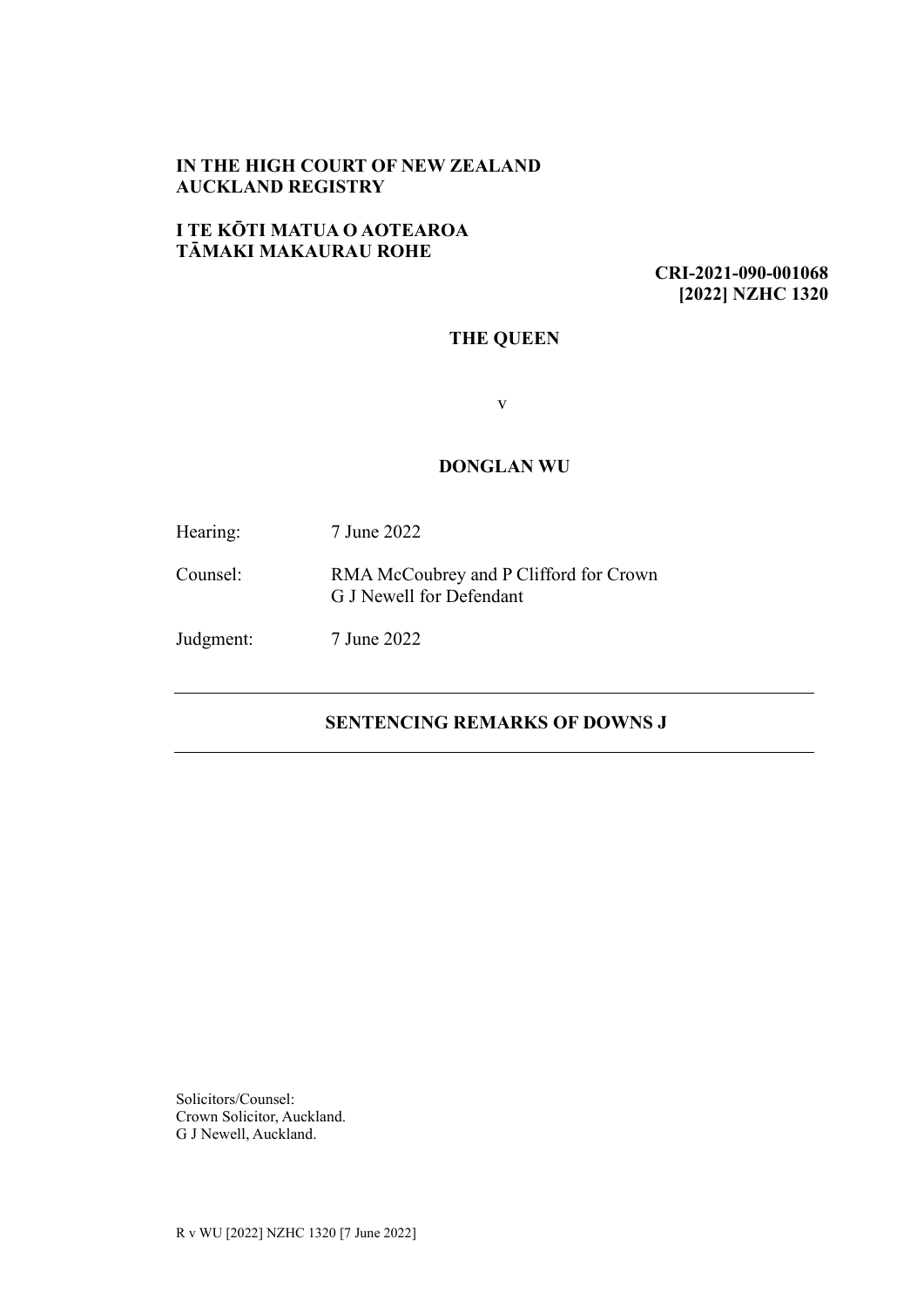#### **Introduction**

[1] Donglan Wu, you are for sentence on one charge of wounding with intent to cause really serious bodily harm. The maximum penalty for this crime is 14 years' imprisonment. Obviously, the offence is serious. It typically results in a substantial sentence of imprisonment.

#### **Facts**

[2] You and your former husband separated December 2020. You left the family home March 2021. Shortly thereafter, the victim, Ms C, moved into the home as Mr Wu's new partner.

[3] At some unspecified time, you threatened Mr Wu, saying you would make him suffer and he would regret it. You had, in or about February 2020, threatened to kill your son and commit suicide. You said you wanted to make headlines.

[4] In the early hours of 17 March 2021, you went to the home. You arrived at 3.10 am. Unsurprisingly, everyone was asleep. You moved two gas bottles from outside, entered the home, and placed them by Ms C's bed.<sup>[1](#page-1-0)</sup> You opened the nozzle on each bottle, then left the room.

[5] Ms C got up to use the bathroom. You attacked her with a knife. Its blade was approximately 12 centimetres long. You cut her left forearm causing a five-centimetre injury. You cut her head—the laceration went to the bone. At some point, you plunged the knife into Ms C's neck. This caused a severe, gaping wound of approximately eight centimetres.

[6] Others came to Ms C's aid. Police were swiftly called immediately. You declined to comment. You were charged the same day.

[7] Ms C lost a lot of blood. Her injuries required surgery. She has permanent scars on her arm and neck. She could not work for a month and has undergone

<span id="page-1-0"></span><sup>&</sup>lt;sup>1</sup> The summary of facts does not say the gas bottles were outside, but this seems the only sensible conclusion.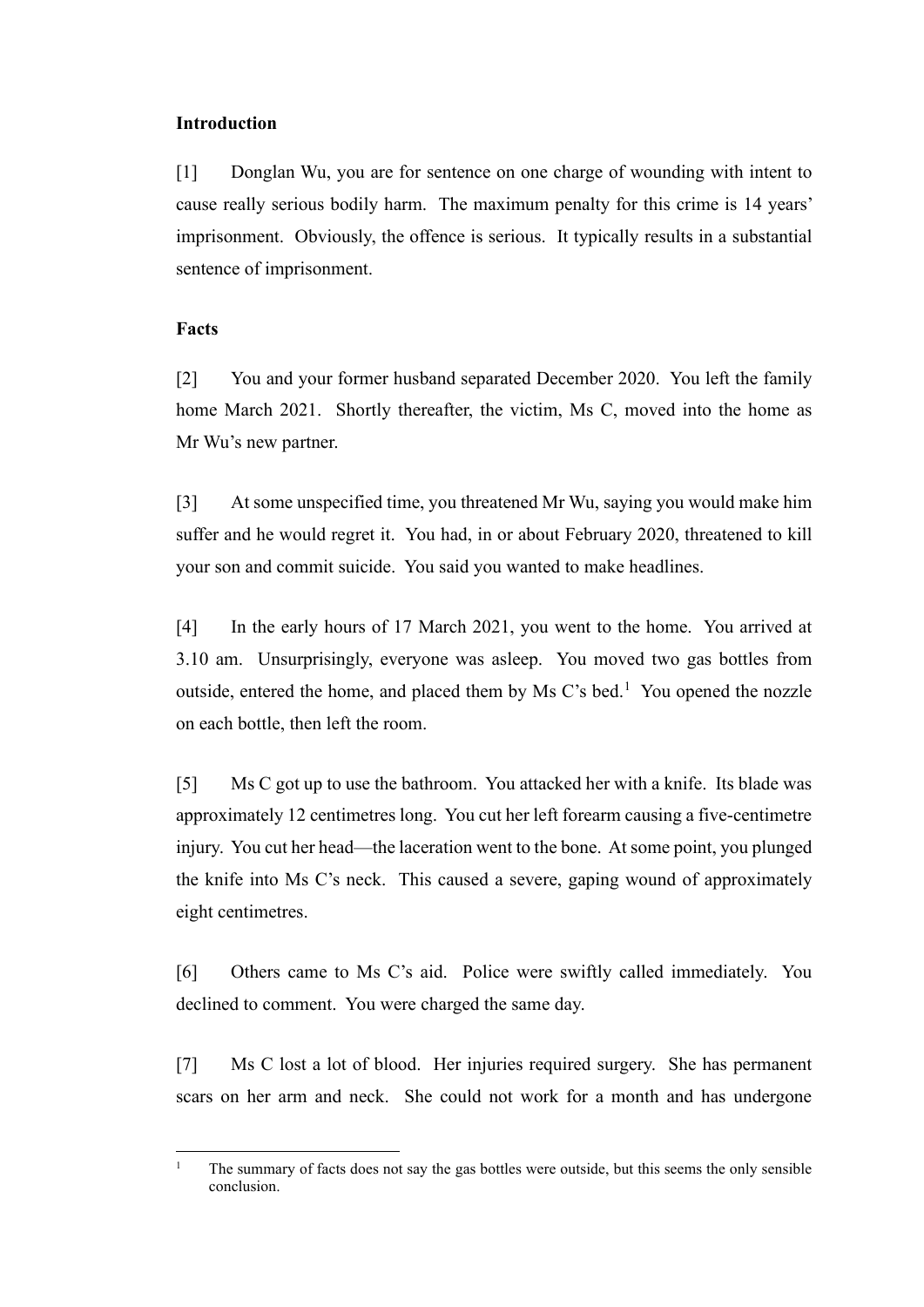extensive rehabilitation. Ms C remains traumatised by what you did. Unsurprisingly, she lives in fear and anxiety.

## **Starting point**

## *Aggravating factors*

[8] Everyone agrees several things make your offending more serious. You invaded a home; used a weapon; and inflicted serious injury.<sup>[2](#page-2-0)</sup> It is also common ground your offending involved extreme violence.[3](#page-2-1)

[9] The prosecution says your offending is also more serious because it was premeditated. Through your lawyer, you acknowledge "an element of premeditation" only. You rely on what you told a psychologist. You said you went to the home as you could not sleep, intending to take your son to school later that morning. You said you became extremely angry only when you saw the victim's car parked in the driveway.

[10] Your offending involved more than an element of premeditation. What you said to the psychologist was not on oath. Moreover, it is one thing to provide an expert with background in relation to an offence; it is another to give an account of the offending through that person in apparent gloss of the agreed facts.<sup>[4](#page-2-2)</sup>

[11] On this aspect, the facts speak for themselves. You had previously threatened very serious bodily harm. It cannot be a coincidence that on this occasion, you went to the home in the dead of night; moved gas bottles to the bedroom; and then, with a knife, inflicted very serious bodily harm.

[12] The prosecution says the starting point for your offending should be 10 or 11 years' imprisonment. You say the starting point should be not more than nine years' imprisonment. I have been given many cases.<sup>[5](#page-2-3)</sup> Some are broadly similar to what you

<span id="page-2-3"></span><span id="page-2-2"></span>

<span id="page-2-1"></span><span id="page-2-0"></span><sup>&</sup>lt;sup>2</sup> *R v Taueki* [2005] 3 NZLR 372, (2005) 21 CRNZ 769 (CA) from [31].<br>
<sup>3</sup> At [31](a).<br>
<sup>3</sup> Or as it is sometimes known, testimony by proxy.<br>
<sup>5</sup> *R v Jury* [2014] NZHC 687; *King v R* [2015] NZCA 436; *Muliipu v R* [201 *Solicitor-General v Hutchison* [2018] NZCA 162; *Kauwhata v R* [2010] NZCA 451; *R v Emery*  [2012] NZHC 391; *R v W* [2016] NZHC 1076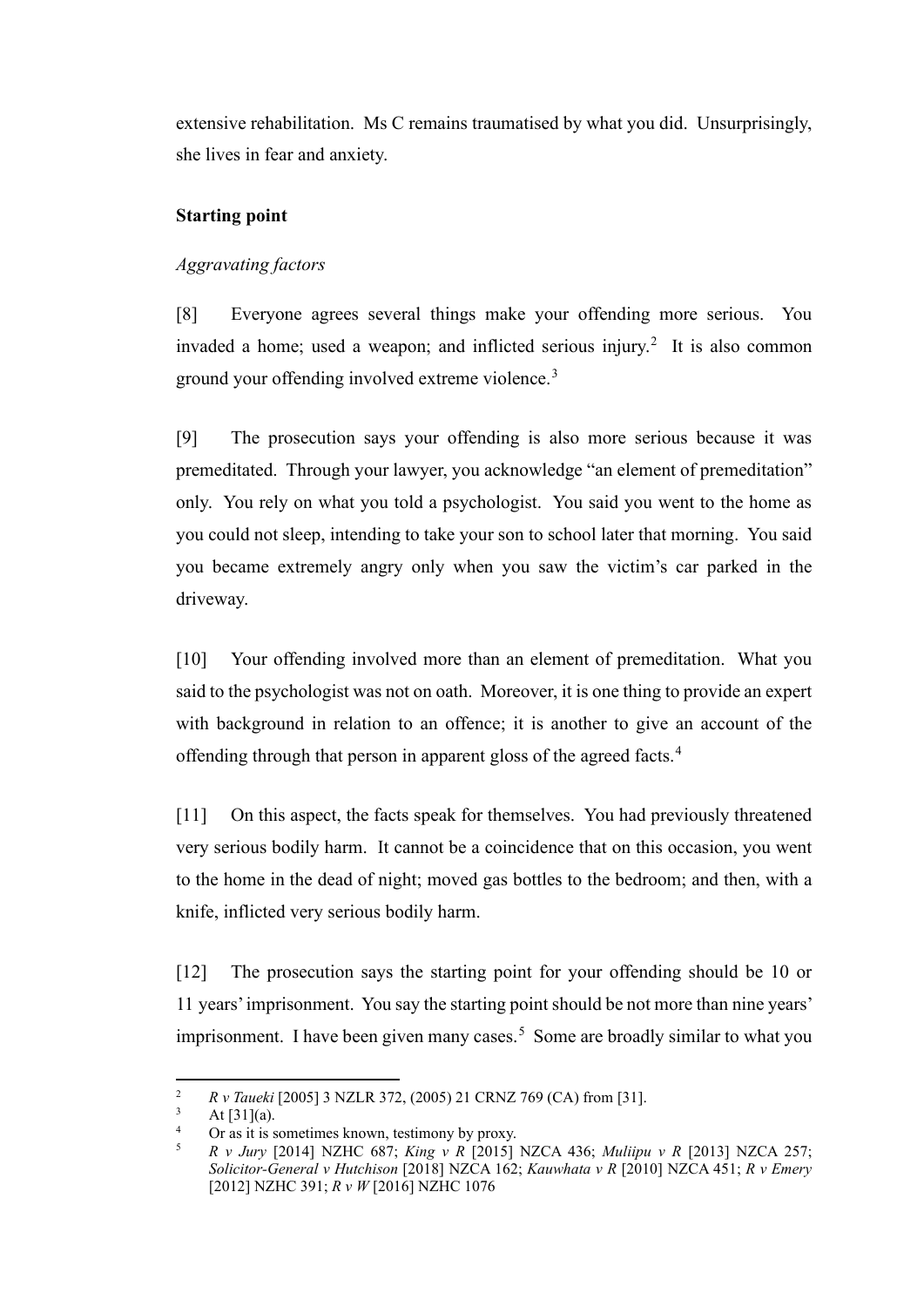did, some less so. Your offending is at the very top of band two, or early into band three, of a decision that binds me. $6$ 

[13] A 10-year starting point is required. A higher starting point would be required if this case involved a male offender attacking a former partner. That because of the dangers and dynamics inherent to that situation. On any view though, yours is serious offending.

## **Mitigating factors**

[14] Several things make your offending less serious. I address these now.

[15] You were charged with this offence 17 March 2021. The Crown later added an attempted murder charge. On 23 March this year, you pleaded guilty to the original offence. The Crown withdrew the attempted murder charge. Everyone says I should deduct 25 percent for this feature. This overlooks the rules articulated by our highest court, the Supreme Court, in this area:

- (a) Your offending is a hair's breadth from attempted murder. You gained a benefit by the plea arrangement.<sup>[7](#page-3-1)</sup>
- (b) Aside from the understandable concern about your mental health, there could be no defence to this charge.
- (c) It took a year for you to plead guilty to the original offence.

[16] I deduct 20 percent.<sup>[8](#page-3-2)</sup> This recognises that you encountered difficulties with legal representation and that your mental health needed to be explored. Still, this is generous given what I have explained.

<span id="page-3-2"></span><span id="page-3-1"></span><span id="page-3-0"></span><sup>6</sup> *R v Taueki* [2005] 3 NZLR 372, (2005) 21 CRNZ 769 (CA) from [34]. 7 *Hessell v R* [2010] NZSC 135, [2011] 1 NZLR 607 at [62]. 8 At [60]–[65].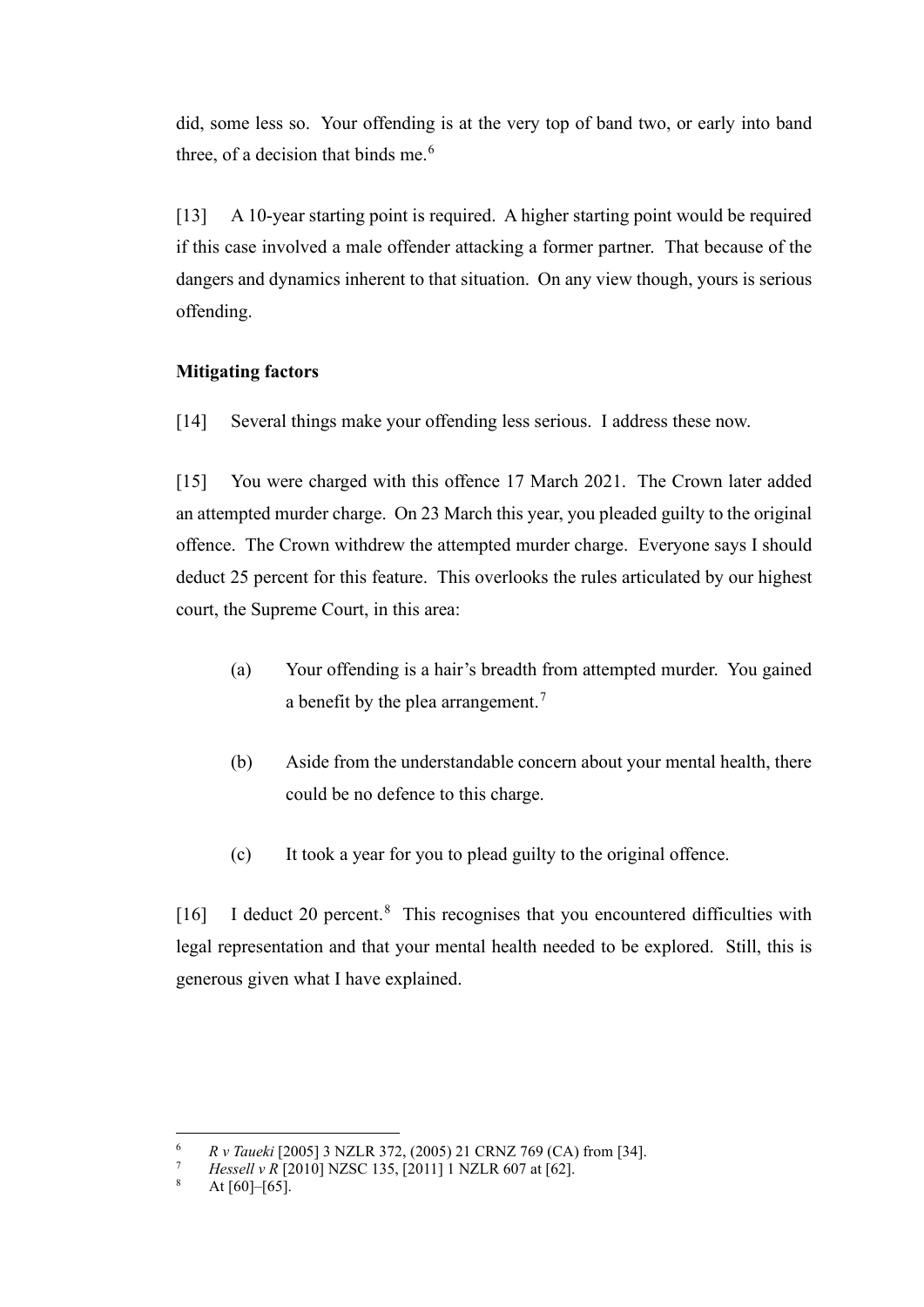[17] You are 51. You are a first offender. The experts consider you are unlikely to offend again. So, there is good prospect of your rehabilitation. I accept your lawyer's submission I should deduct 15 percent for this mix.

[18] You described your background to the same psychologist I mentioned earlier. You have suffered from failed relationships, including that with your former husband. You described humiliation in relation to his extra-marital behaviour. The psychologist says your failed relationships explain your offending. He refers to the "impact of abandonment". You say you should receive a discount of between 10 and 15 percent for this dimension.

[19] I have read all the psychological and psychiatric material about you. I have also read your pre-sentence report. You have no prior history of a diagnosed mental illness. No one says you suffer a significant or serious mental illness. There is probably something in the abandonment proposition, but this does not make your offending much less serious. I allow five percent for this.

[20] Your lawyer contends I should make an allowance for what he says was your former husband's abuse of you during the relationship. I do not have enough, or the correct information, to make that conclusion; you could, for example, have filed sworn evidence. More importantly, you grievously wounded Ms C, *not* your former husband; when she posed you no danger whatsoever. A deduction would, therefore, be an invitation to others to take out their anger on a wholly innocent victim. In other words, a deduction would be contrary to law.

[21] Your lawyer also says other personal circumstances warrant some discount, for example, that you were living out of your car. I decline to make any allowance beyond the five percent I have. You are described as a presenting with "a tendency to [self] pity", and as being "a poor historian". Caution is warranted. In any event, nothing in this category makes your offending appreciably less serious.

[22] You offered to meet the victim and pay \$10,000 for the harm you caused her. I am told you have written a letter to her. You say you should receive a 10 percent discount for this and remorse. This is somewhat too high. I discount the starting point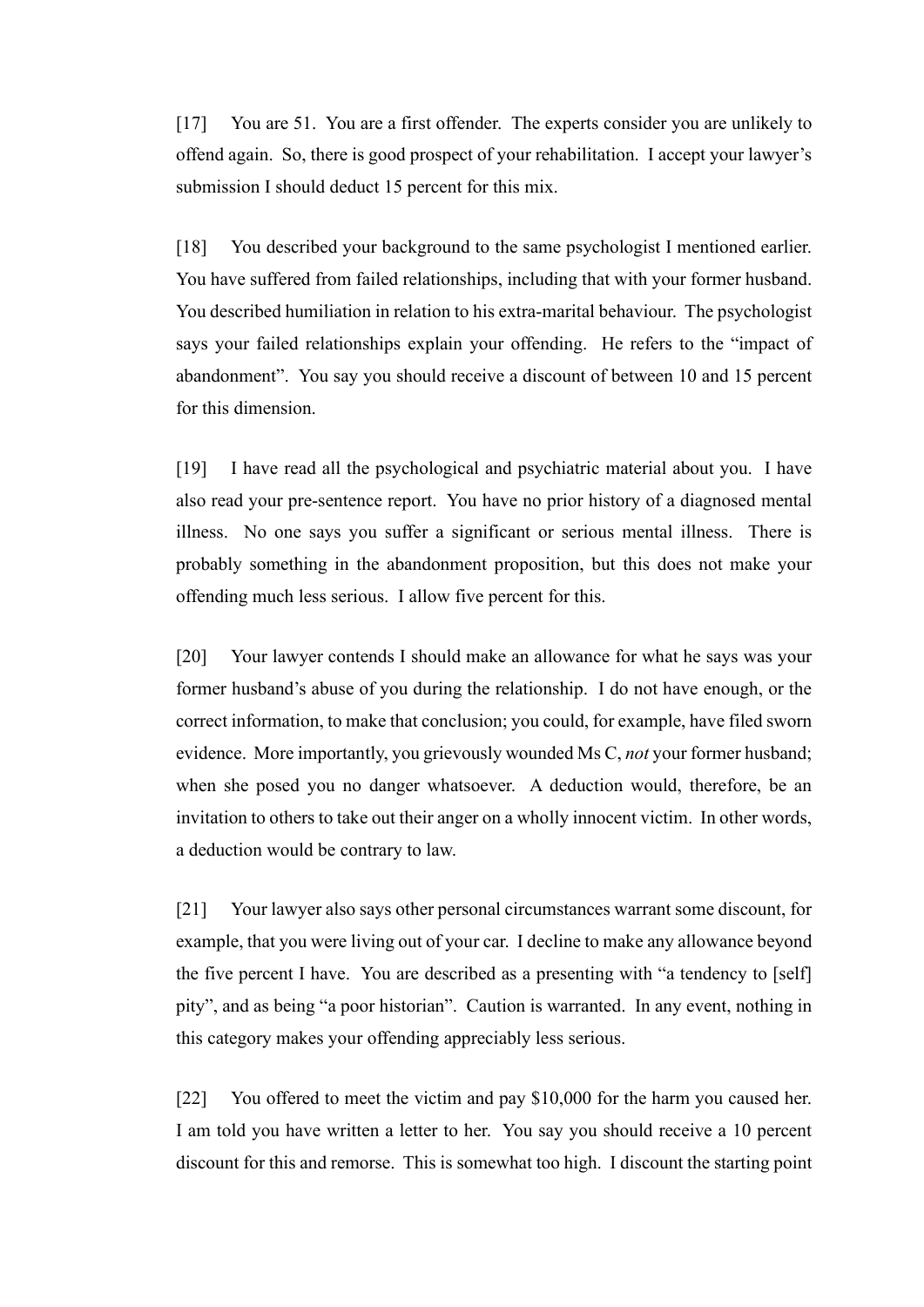by five percent for your offers and that remorse which you have shown. This figure is consistent with the law in this area.

[23] I summarise. Your offending requires a starting point of 10 years' imprisonment as it is very serious. It is made less serious by the things I have explained. These discounts total 45 percent. This would produce a sentence of five and a half years' imprisonment.

[24] No one has asked me to discount your sentence because of your difficulties with English and the cultural impediments that may arise while you are in prison. I give you a small discount for this mix: I deduct three months. I make no greater allowance because you have been in New Zealand since 2009. The seriousness of your offending is also relevant here too.

#### **Minimum period?**

[25] The nature and seriousness of your offending support the imposition of a minimum period of imprisonment, but other aspects of the case do not. I do not impose a minimum period.

#### **Protection order**

[26] The victim seeks a protection order in relation to you. I make one. In so doing, I take a broad view of what constitutes a family relationship.

### **Result**

[27] Ms Wu, for wounding Ms C with intent to cause her really serious bodily harm, I sentence you to a term of imprisonment of five years and three months. I also make a protection order in relation to the victim.

[28] Stand down please.